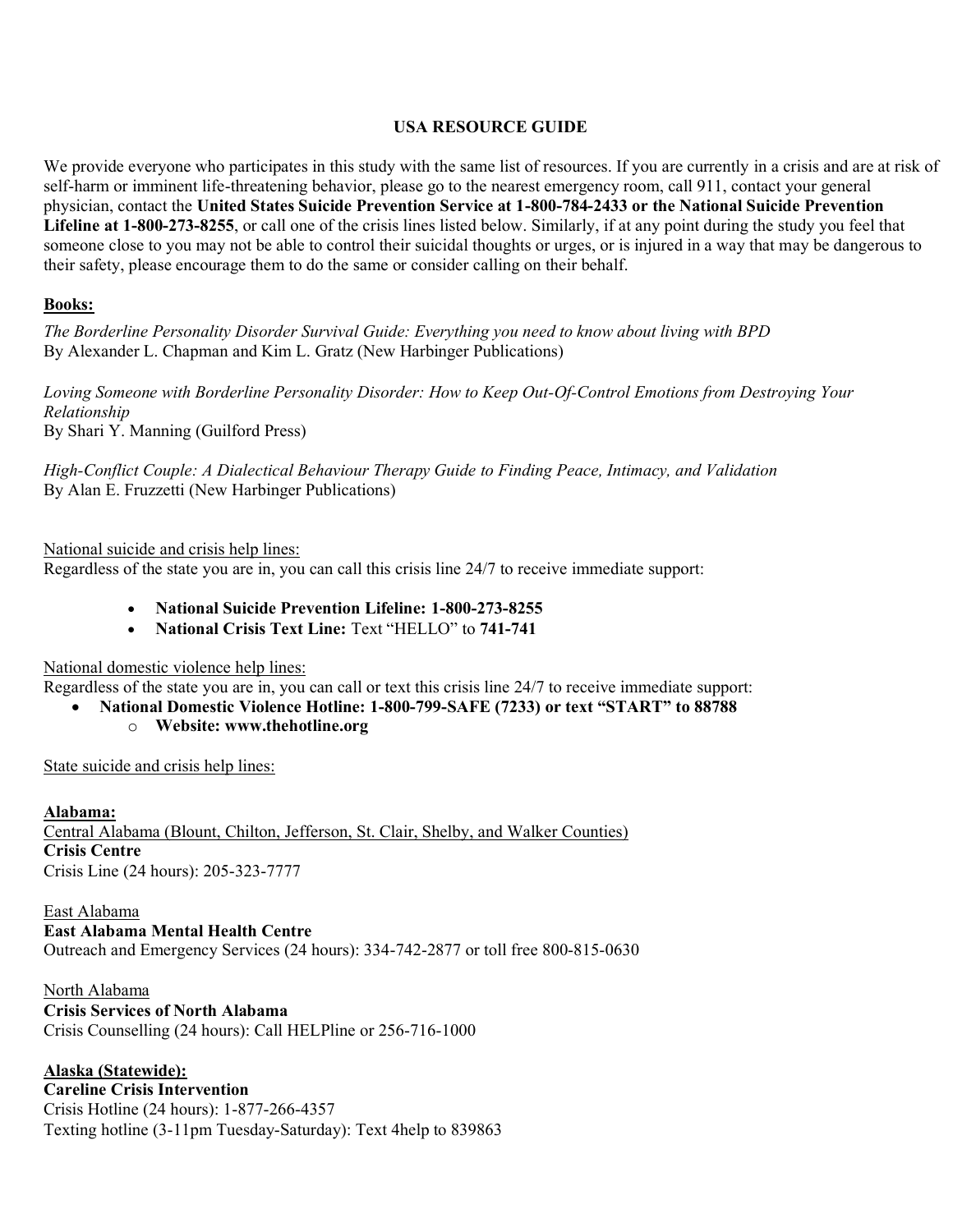### **Arizona (Statewide):**

#### **EMPACT Suicide Prevention Centre**

Crisis Hotline (24 hours): 480-784-1500 or toll free 1-866-205-5229

## **Arkansas (Statewide):**

**Arkansas Crisis Centre** Crisis Hotline (24 hours): 1-888-274-7472

#### **California:**

Alameda County **Crisis Support Services of Alameda County** Crisis Hotline (24 hours): 1-800-309-2131

Butte County **Butte County Department of Behavioural Health**

Crisis Hotline (24 hours): 530-891-2810 or 1-800-334-6622

#### Calaveras County

### **Calaveras County Mental Health Department**

Crisis Hotline (24 hours): Call 211 or 800-833-2900 Texting Hotline (24 hours): Text HOPE to 20121

#### Contra Costa County

**Contra Costa Crisis Center** Crisis hotline (24 hours): 1-800-833-2900 For resources: 1-888-678-7277

#### El Dorado County

**El Dorado County Department of Mental Health**  *Placerville* Crisis Hotline (24 hours): 530-622-3345 *Lake Tahoe* Crisis Hotline (24 hours): 530-544-2219

#### Imperial County **Imperial Valley Crisis Hotline**

Crisis Hotline (24 hours): 760-482-4000 or 1-800-817-5292

#### Kem County

**Kem County Mental Health Systems of Care** Crisis Hotline (24 hours): 1-800-991-5272

#### Lassen County **Lassen County Mental Health** Crisis Hotline (24 hours): 1-888-539-8688

Los Angeles County **Los Angeles County Department of Mental Health** Crisis Hotline (24 hours): 1-800-854-7771

Nevada County **Behavioral Health Department Nevada County Human Services Agency** Crisis Hotline (24 hours): 530-265-5811 or 1-888-801-1437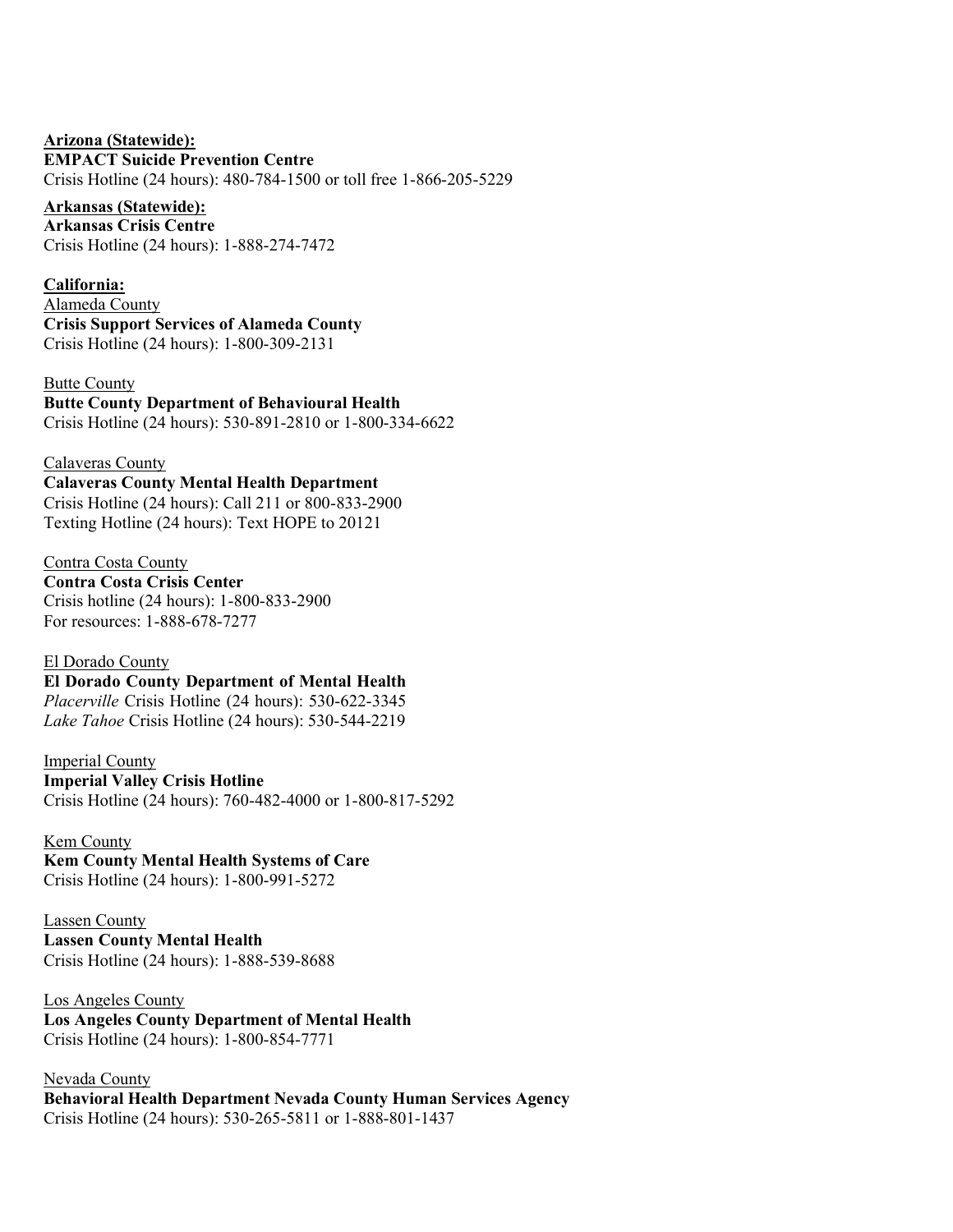Riverside County **Riverside County Department of Mental Health, Western Region** Crisis Hotline: 951-686-4357

#### **Colorado (Statewide):**

**Colorado Crisis Services** Crisis Hotline (24 hours): 1-844-492-8255

### **Connecticut (Statewide):**

**Nuvance Health** Behavioural and mental crisis hotline (24 hours): 888-447-3339

#### **Delaware (Statewide):**

**Contact LifeLine** Crisis Hotline (24 hours): 302-761-9100 or 1-800-262-9800 Live Online Chat  $(5:30 \text{pm} - 11:30 \text{pm})$ : https://m2.jcarol.com/ConsumerRegistration.aspx?org=2013

#### **Florida (Statewide):**

### **National Alliance on Mental Illness (NAMI) Florida**

Crisis Text line (24 hours): Text NAMI to 741-741 NAMI Information Line  $(10am - 6pm)$ . Monday-Friday): 800-950-6264 Mobile Response Teams: To find a mobile response team in your area, visit this webpage - <https://namiflorida.org/crisis-info/> **Centerstone**

Crisis Hotline (24 hours): 941-782-4617

### **Georgia (Statewide):**

### **Georgia Department of Behavioural Health and Developmental Disabilities**

Crisis and Access Line (24 hours): 1-800-715-4225

#### **Hawaii (Statewide):**

### **Hawaii State Department of Health, Adult Mental Health Division**

On Oahu: Hawaii CARES Hotline (24 hours): 832-3100 On other islands: Hawaii CARES Hotline (24 hours): 1-800-753-6879

### **Idaho (Statewide):**

**The Crisis Hotline** Crisis Hotline (24 hours): 208-578-4114 For Bilingual Support (24 hours): 208-578-4114 **Idaho Suicide Prevention Hotline**  Text (24 hours): 208-398-4357

#### **Statewide Crisis Centers**

To find in-person statewide crisis centers in your area, visit this website: [https://healthandwelfare.idaho.gov/services](https://healthandwelfare.idaho.gov/services-programs/behavioral-health/statewide-crisis-centers)[programs/behavioral-health/statewide-crisis-centers](https://healthandwelfare.idaho.gov/services-programs/behavioral-health/statewide-crisis-centers)

#### **Illinois (Statewide):**

### **National Alliance on Mental Illness (NAMI) Florida**

NAMI Information Line to find resources near you  $(10am - 6pm)$ , Monday-Friday): 800-950-6264 **Illinois Department of Human Services** Illinois Warm Line (this is not a crisis hotline, but a source of support): 866-359-7953

### **Indiana (Statewide):**

**Aspire** Crisis Hotline (24 hours): 317-574-1252 or 1-800-560-4038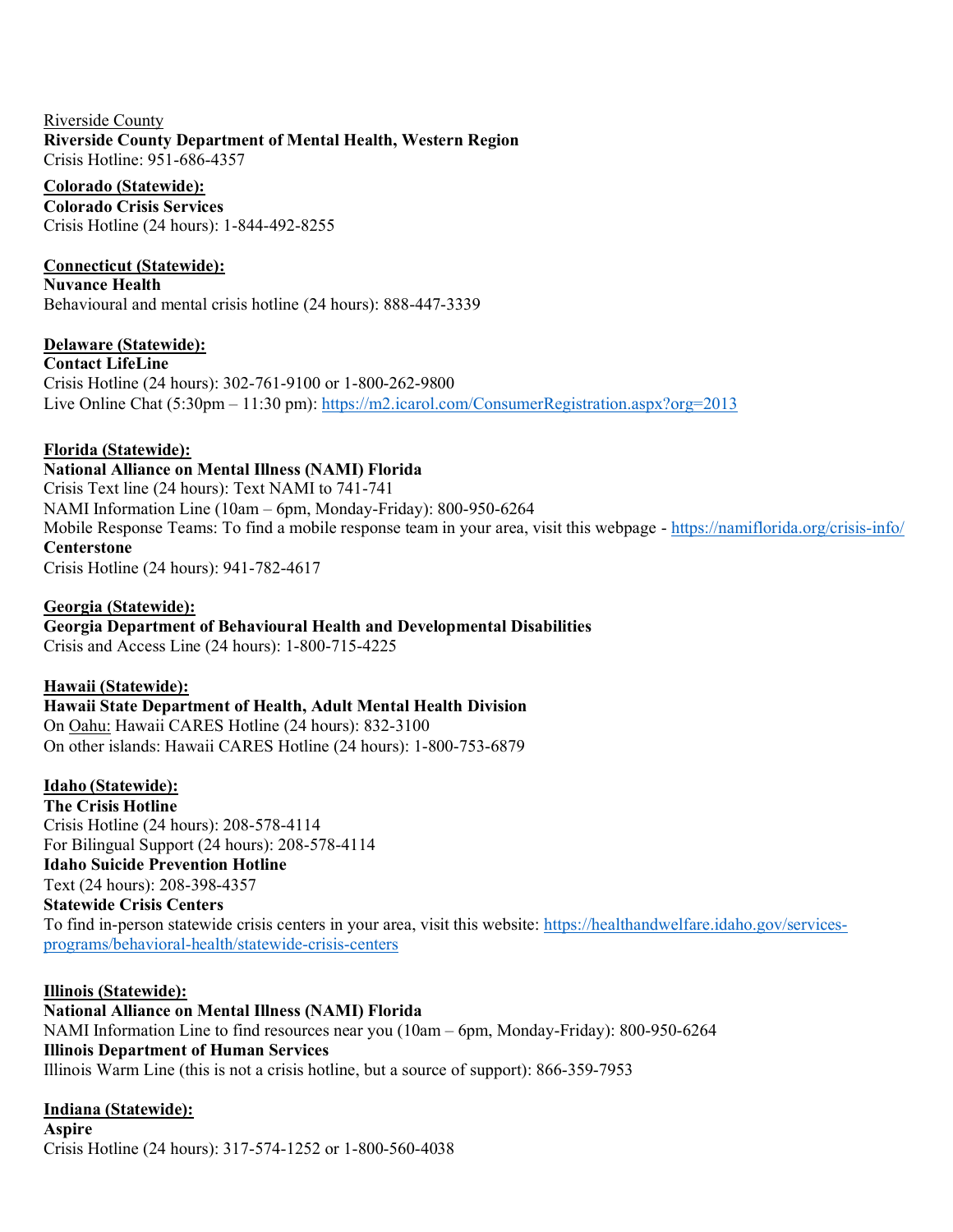### **Iowa (Statewide):**

#### **Foundations 2 Crisis Services**

Crisis Hotline (24 hours): 319-362-2174 or 1-800-332-4224 Crisis Chat  $(9am - 3pm$  MondayFriday):<https://na0messaging.icarol.com/ConsumerRegistration.aspx?org=68214&pid=76&cc=en-US> Crisis Text ( $9am - 3pm$  Monday-Friday): 800-332-4224

### **Kansas:**

Southeast Kansas **Southeast Kansas Mental HealthCenter** Crisis Hotline (24 hours): 1-866-973-2241

Tri-County (Clay, Platte & Ray counties) **Tri-County Mental Health Services, Crisis Services** Crisis Hotline (24 hours): 1-816-468-0400 or 1-888-279-8188

Wyandot County, Kansas, Surrounding Areas **Wyandot Center** Crisis Hotline (24 hours): 913-788-4200

**Kentucky (Statewide): Pathways** Crisis Hotline (24 hours): 606-324-1141 or 800-562-8909

**Louisiana (Statewide): Louisiana Statewide Network (2-1-1)** Crisis Hotline (24 hours): Dial 211 Text (24 hours): Text your zip code to 898-211

**Maine (Statewide): Crisis and Counselling Centers, Crisis Response Center** Crisis Hotline: 1-888-568-1112

**Maryland (Statewide): Maryland Crisis Hotline** Crisis Hotline (24 hours): 1-800-422-0009 To find a mobile crisis team near you, visit this website: [https://maryland.optum.com/content/ops](https://maryland.optum.com/content/ops-maryland/maryland/en/participants-families/crisis-resources.html)[maryland/maryland/en/participants-families/crisis-resources.html](https://maryland.optum.com/content/ops-maryland/maryland/en/participants-families/crisis-resources.html)

**Massachusetts (Statewide): Samaritans** Crisis & Texting Hotline (24 hours): 1-877-870-4673

**Michigan (Statewide): University of Michigan Department of Psychiatry** Crisis Phone Service: 793-936-5900 *To find other crisis lines specific to your county*, visit this website: [https://www.michigan.gov/mdhhs/0,5885,7-339-](https://www.michigan.gov/mdhhs/0,5885,7-339-71548_54879_54882_91271_91689---,00.html) [71548\\_54879\\_54882\\_91271\\_91689---,00.html](https://www.michigan.gov/mdhhs/0,5885,7-339-71548_54879_54882_91271_91689---,00.html)

**Minnesota (Statewide): Common Ground**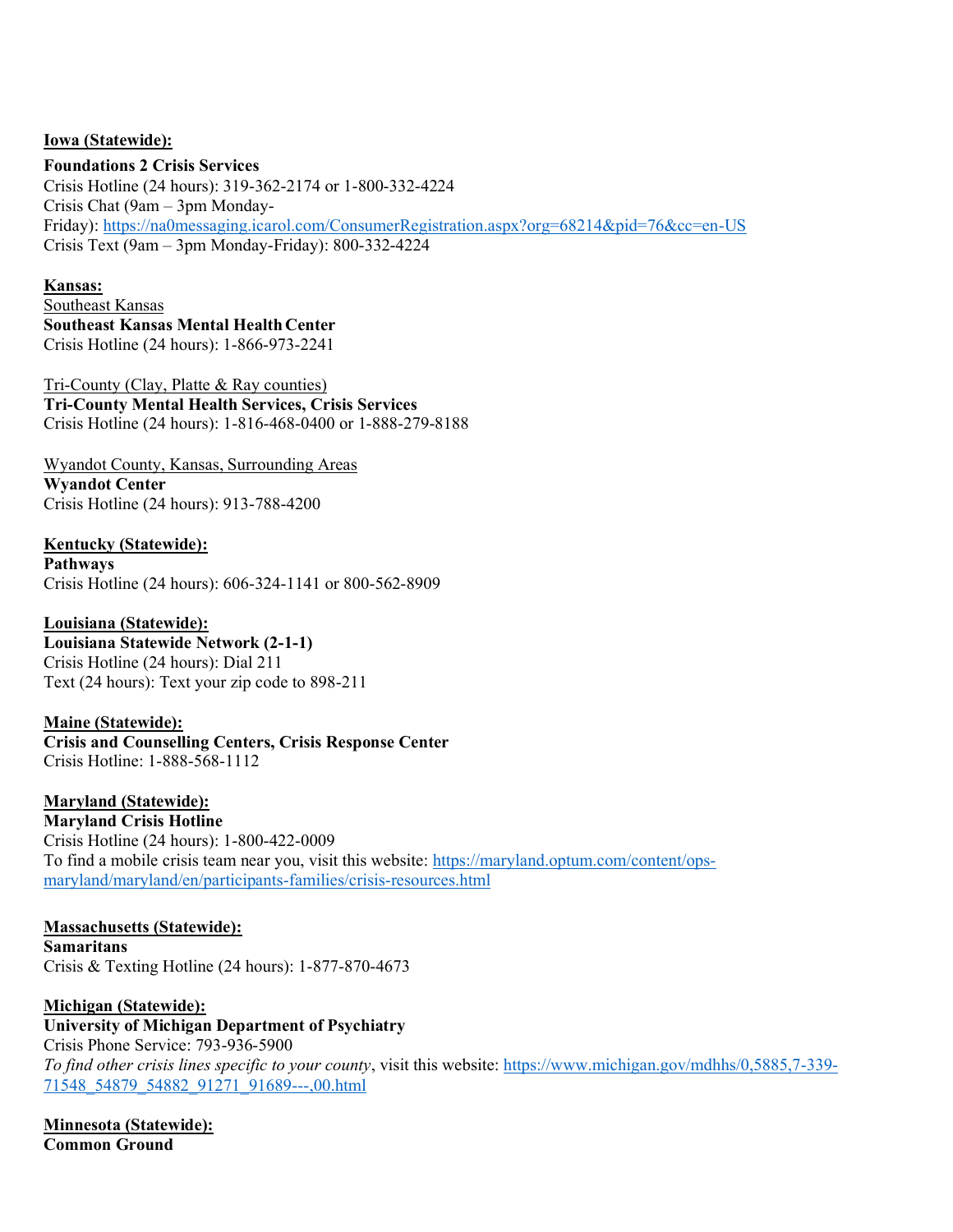### Crisis Hotline (24 hours): 1-800-231-1127

*To find other crisis lines specific to your county, visit this website:* [https://mn.gov/dhs/people-we-serve/people](https://mn.gov/dhs/people-we-serve/people-with-disabilities/health-care/adult-mental-health/resources/crisis-contacts.jsp)[with-](https://mn.gov/dhs/people-we-serve/people-with-disabilities/health-care/adult-mental-health/resources/crisis-contacts.jsp) [disabilities/health-care/adult-mental-health/resources/crisis-contacts.jsp](https://mn.gov/dhs/people-we-serve/people-with-disabilities/health-care/adult-mental-health/resources/crisis-contacts.jsp)

### **Mississippi (Statewide):**

**The Mississippi Department of Mental Health**

Crisis Hotline (24 hours): 1-877-210-8513 *To find mobile crisis response teams in your region,* visit this website: [http://www.dmh.ms.gov](http://www.dmh.ms.gov/)

**Missouri (Statewide): Arthur Center Community Health** Crisis Hotline (24 hours): 1-800-833-2064 *For additional statewide crisis hotlines, visit this website*:<https://www.mospn.org/crisis-lines>

### **Montana (Statewide):**

**Montana Crisis Recovery** Crisis Hotline (10am  $-$  10pm, Monday-Sunday): 1-877-503-0833 Text (10am  $-$  10pm, Monday-Sunday): Text "MT" to 741741

### **Nebraska (Statewide):**

# **Nebraska Family Helpline**

Helpline (24 hours): 888-866-8660

\*Note: This is not a crisis line. Trained Helpline operators can assess immediate safety needs, identify the level of the behavioural crisis, make recommendations or referrals to appropriate recourses and help callers connect to emergency resources or providers.

### **Nevada (Statewide):**

**Crisis Support Services of Nevada**  Crisis Hotline: 1-800-273-8255 Text: Text "CARE" to 839863

**New Hampshire (Statewide):**

**New Hampshire Department of Health and Human Services**  Crisis Hotline (24 hours): Call 2-1-1 to be directed to help **NAMI New Hampshire** Information and Resources Line: 800-242-6464

### **New Jersey (Statewide):**

**NJ Hopeline** Crisis Hotline (24 hours): 1-855-654-6735 Online Crisis Chat (24 hours):<https://njhopeline.com/talk-to-us-by-chat/> **State of New Jersey Depatment of Human Services** *To find other hotlines in NJ that cater to specific problems, visit this website:* <https://www.state.nj.us/humanservices/staff/hotlines/>

### **New Mexico (Statewide):**

**New Mexico Crisis and Access Line** Crisis Hotline (24 hours): 1-855-662-7474 Peer to Peer Warmline (call 7:00am-11:30pm, text 6:00pm - 11:00pm): 1-855-466-7100 Healthcare Worker & First Responder Support Line: 1-855-507-5509

**New York (Statewide):**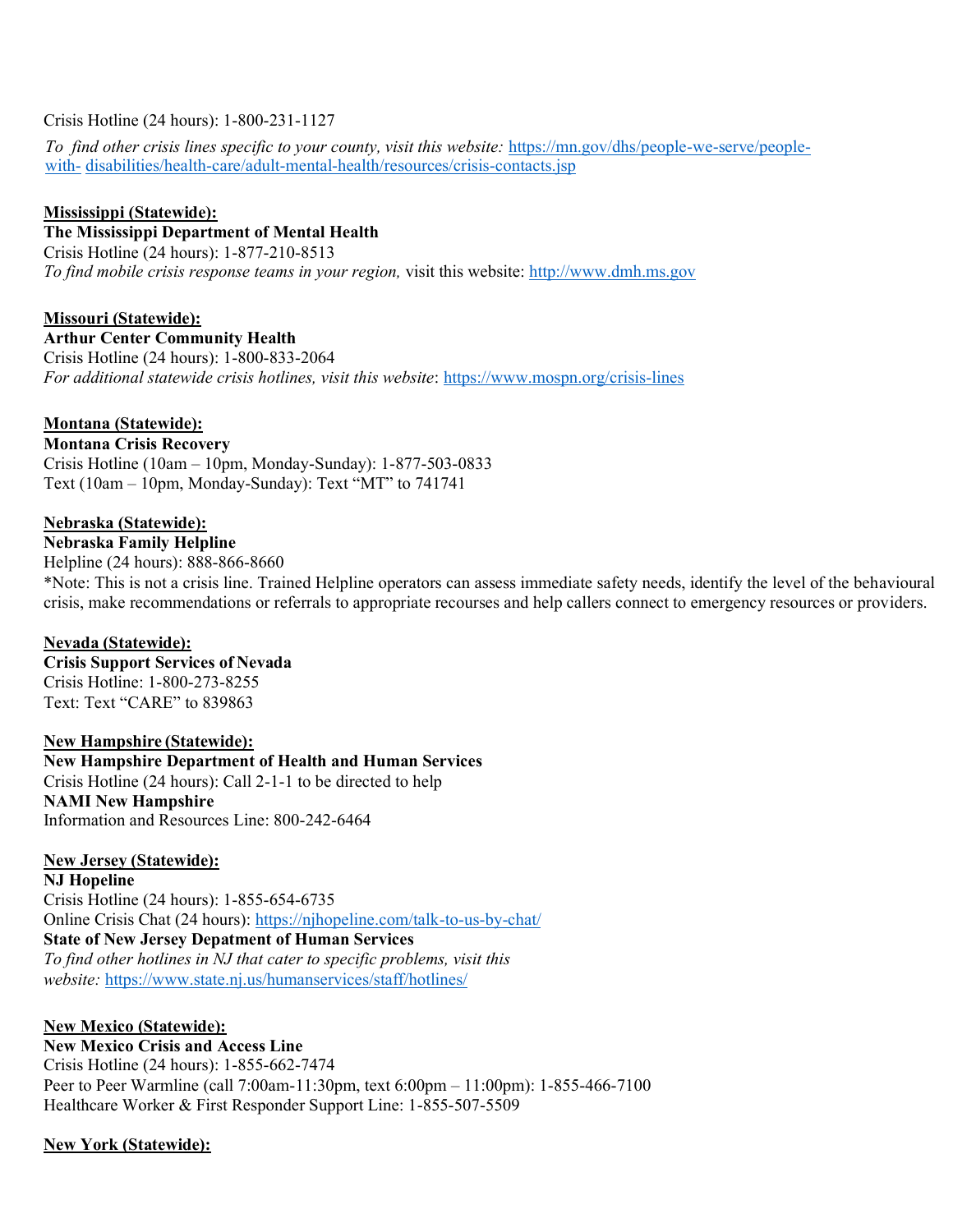### **Office of Mental Health**

Crisis Hotline (24 hours): 1-800-273-8255 Crisis Text Line (24 hours): Text GOT5 to 741741 OASAS HOPEline (24 hours, for problem gambling and addiction): 1-877-8-HOPENY

New York City **NYC Health** Crisis Hotline (24 hours): 888-692-9355

**North Carolina (Statewide): North Carolina Department of Health and Human Services** Crisis Hotline (24 hours): 1-800=273-8255 *To find a crisis hotline specific for your county, visit this website:* <http://crisissolutionsnc.org/>

**North Dakota (Statewide): North Dakota Behavioral Health Human Services** Crisis Hotline (24 hours): 2-1-1 *To find a human service center in your region, visit this website:<http://www.nd.gov/dhs/locations/regionalhsc/>*

#### **Ohio (Statewide):**

**Ohio CareLine** Crisis hotline (24 hours): 1-800-720-9616 *To find a crisis hotline specific for your county, visit this website:* [https://www.oregon.gov/oha/PH/PREVENTIONWELLNESS/SAFELIVING/SUICIDEPREVENTION/Pages/crisislines.](https://www.oregon.gov/oha/PH/PREVENTIONWELLNESS/SAFELIVING/SUICIDEPREVENTION/Pages/crisislines.aspx) [aspx](https://www.oregon.gov/oha/PH/PREVENTIONWELLNESS/SAFELIVING/SUICIDEPREVENTION/Pages/crisislines.aspx)

**Oklahoma (Statewide): Oklahoma Department of Mental Health and Substance Abuse Services** Reach-Out Line (24 hours, crisis calls taken): 800-522-9054

**Oregon (Statewide): Oregon Health Authority** Crisis Hotline (24 hours): 1-800-273-8255

**Pennsylvania (Statewide): PA Department of Human Services** Support & Referral Helpline (24 hours): 1-855-284-2492 Support & Referral Helpline TTY (24 hours): 724-631-5600 Crisis Text Line (24 hours): Text "PA" to 741741

#### **Rhode Island (Statewide):**

**National Alliance on Mental Illness (NAMI) Rhode Island** Crisis Hotline (24 hours): 800-273-8255 *To find other hotlines in Rhode Island that cater to specific problems, visit this website:* https://namirhodeisland.org/resources/national-and-state/

**South Carolina (Statewide): South Carolina Department of Mental Health** Crisis Hotline (24 hours): 833-364-2274

**South Dakota (Statewide):**